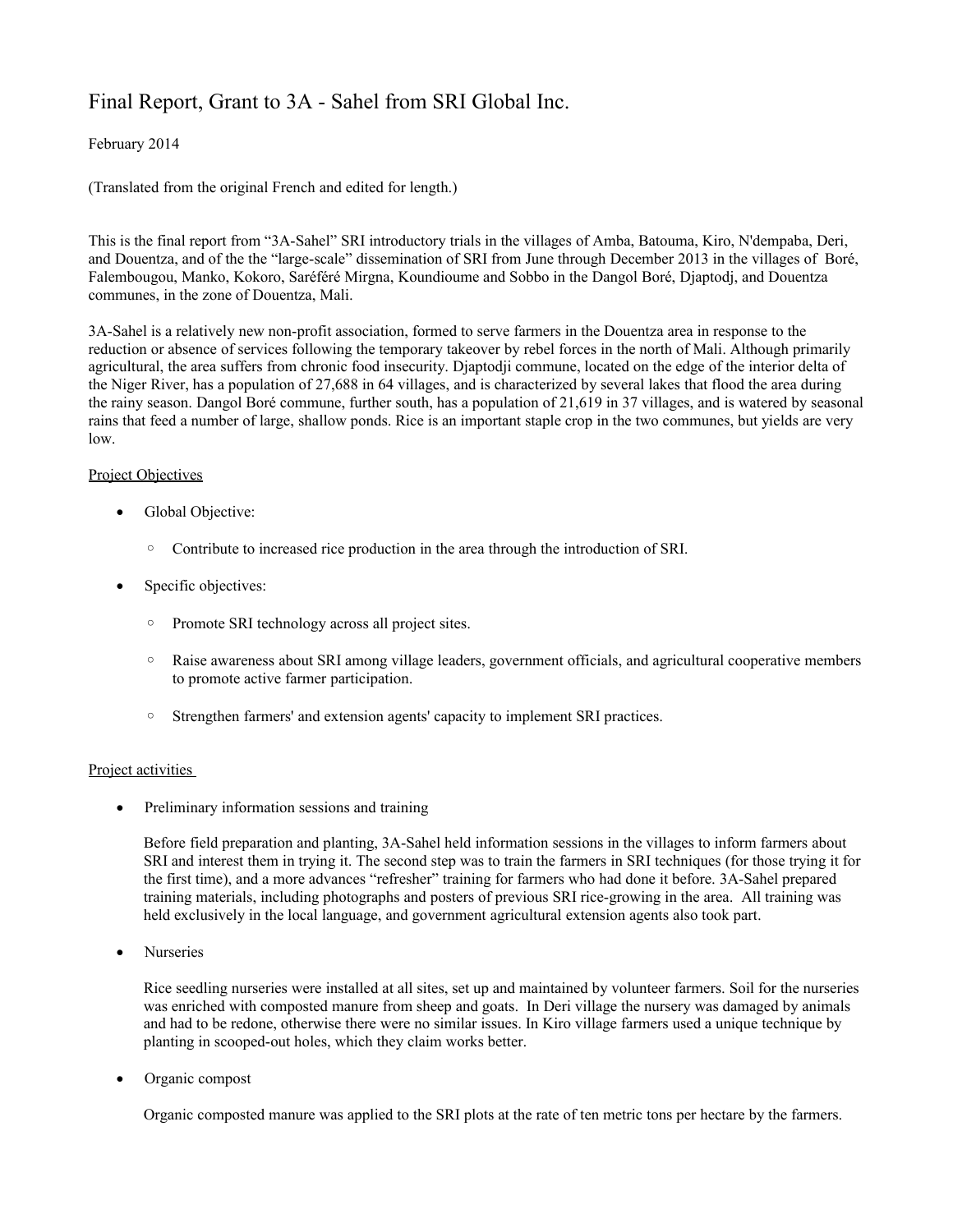Working the paddies, wetting and leveling

After the manure is spread, farmers pump water into the paddy and mix the soil with the manure, using hoes or animal-drawn plows in most villages, although a tractor was used in the one village (Douentza) where one was available. This operation breaks up the big clumps of dry soil turns the muddy soil to a uniform consistency. When this has been finished, farmers level the lot using long, straight boards.

• Transplanting

Plots were transplanted with seedlings from the nurseries, although in many cases this was somewhat delayed due to the late arrival of the annual flooding of the Niger River, and due to farmers being occupied with multiple reseedings of their millet fields, an unforeseen occurrence this year.

Weeding

Plots were weeded regularly using the simple mechanical cono-weeders made by a local blacksmith/welder. Twenty-four (four for each "new" village) weeders were purchased by the project for use by multiple farmers, 43 additional weeders were sold to individual farmers at half-price, the cost subsidized by a separate grant from SRI Global.

Irrigation

Plots were irrigated as advised, but heavy rains during the month of August made proper water control impossible in certain villages, and the paddies did not always have a chance to dry out between water application.

• Project staffing

Three field agents working for 3A Sahel were assigned to the targeted villages, and to the local authorities. Three Government agricultural extension agents were also involved and greatly contributed to the success of the project.

Project supervision and data collection

The project director made regular visits to each of the sites to talk with farmers, with staff, and to verify that data was being collected properly. Among their other duties, field agents would fill out pre-designed data sheets on all operational aspects of the project, in order to have uniform data for all project sites. *(Translator's note: the data sheets were drawn up by 3A Sahel working with SRI-Rice at Cornell University. The completed data sheets have been submitted to Cornell, and data are currently being entered and analyzed by SRI-Rice.)*

Exchange visits

Farmer exchange visits were organized in each of the three zones: Douentza, Dangol Bore, and N'Gourma. The visits brought together first-time SRI farmers, experienced SRI farmers, agriculture service extension agents, and 3A Sahel staff and project leader. Local authorities also attended certain visits. The visits enable farmers to see each other's fields and discuss their experiences, and the exchanges have been found to be quite useful for all concerned.

For some farmers, it was the first time they had been able to visit the town of Douentza since the jihadists were routed last year by the French and Malian armed forces.

Harvest

Harvests took place from mid-October through mid-November 2013. In order to accurately measure yields and other crop data, five sample 1 x 1 meter squares were marked out in five parts of each SRI and control plot, Rice harvested within these squares was carefully weighed, measured for moisture content, and weights adjusted to a standard 14% humidity to obtain consistent and comparable results across all plots. Results are as follows: